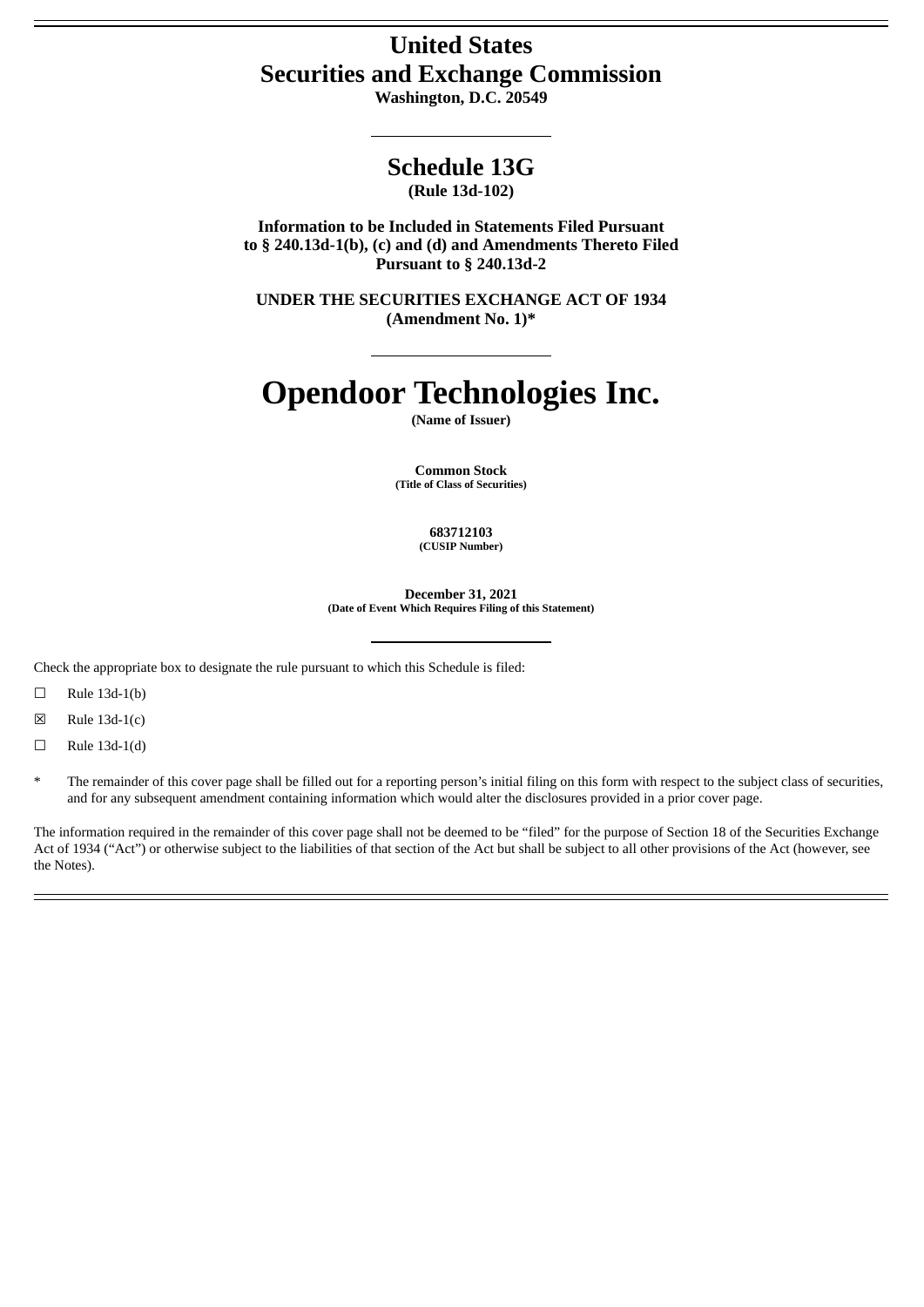CUSIP No. 81578P106 Page 1 of 9 1 Names of Reporting Persons **SB Investment Advisers (UK) Limited** 2 Check the Appropriate Box if a Member of a Group (a)  $\Box$  (b)  $\Box$ 3 SEC Use Only 4 Citizenship or Place of Organization **England and Wales** Number of Shares Beneficially Owned by Each Reporting Person With 5 Sole Voting Power **0** 6 Shared Voting Power **41,420,282** 7 Sole Dispositive Power **0** 8 Shared Dispositive Power **41,420,282** 9 | Aggregate Amount Beneficially Owned by Each Reporting Person **41,420,282** 10 Check if the Aggregate Amount in Row (9) Excludes Certain Shares **Not Applicable** 11 Percent of Class Represented by Amount in Row 9 **6.8%** 12 Type of Reporting Person **CO**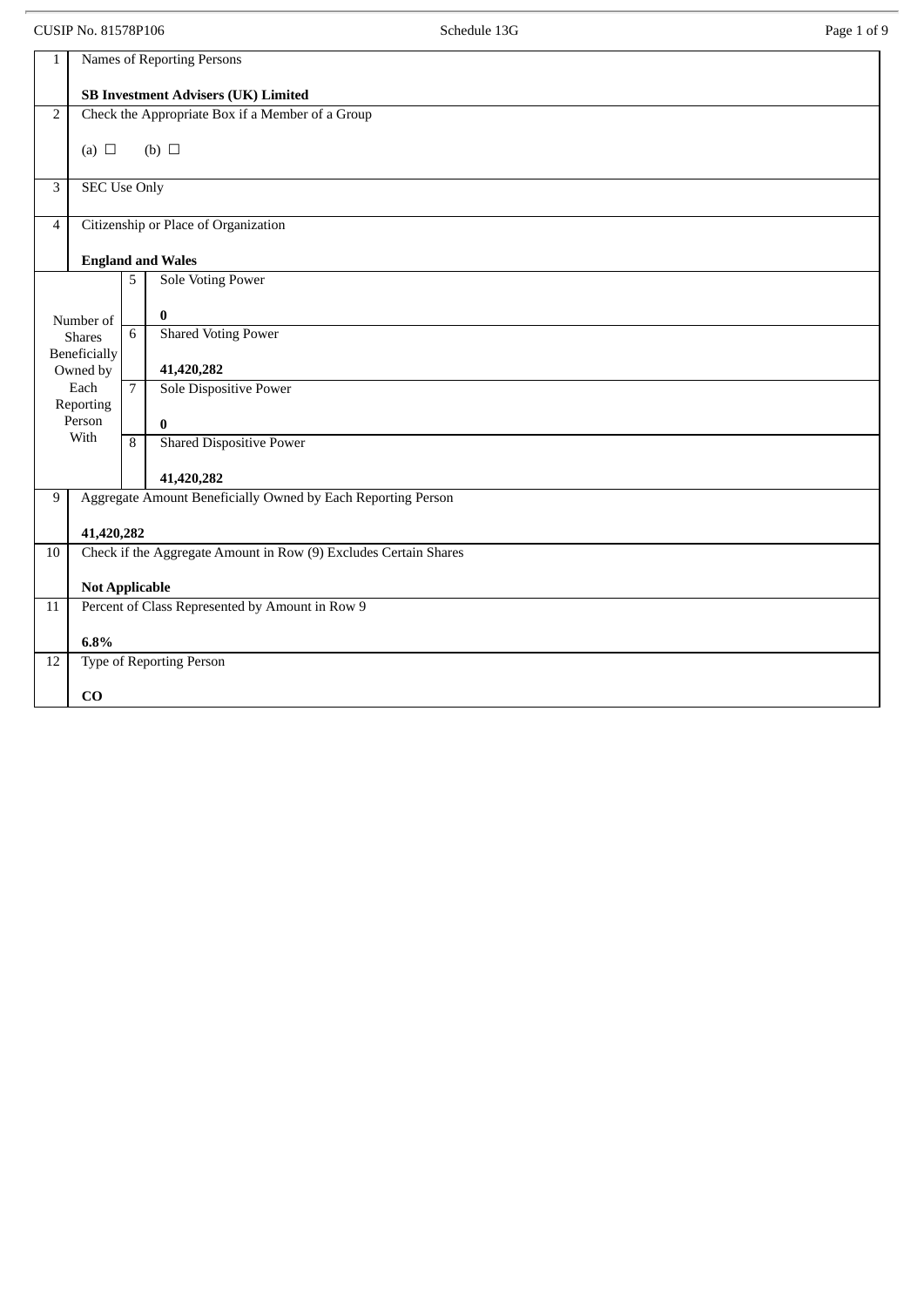CUSIP No. 683712103 Page 2 of 9 1 Names of Reporting Persons **SoftBank Vision Fund (AIV M1) L.P.** 2 Check the Appropriate Box if a Member of a Group (a)  $\Box$  (b)  $\Box$ 3 SEC Use Only 4 Citizenship or Place of Organization **Delaware** Number of Shares Beneficially Owned by Each Reporting Person With 5 Sole Voting Power **0** 6 Shared Voting Power **41,420,282** 7 Sole Dispositive Power **0** 8 Shared Dispositive Power **41,420,282** 9 | Aggregate Amount Beneficially Owned by Each Reporting Person **41,420,282** 10 Check if the Aggregate Amount in Row (9) Excludes Certain Shares **Not Applicable** 11 Percent of Class Represented by Amount in Row 9 **6.8%** 12 Type of Reporting Person **PN**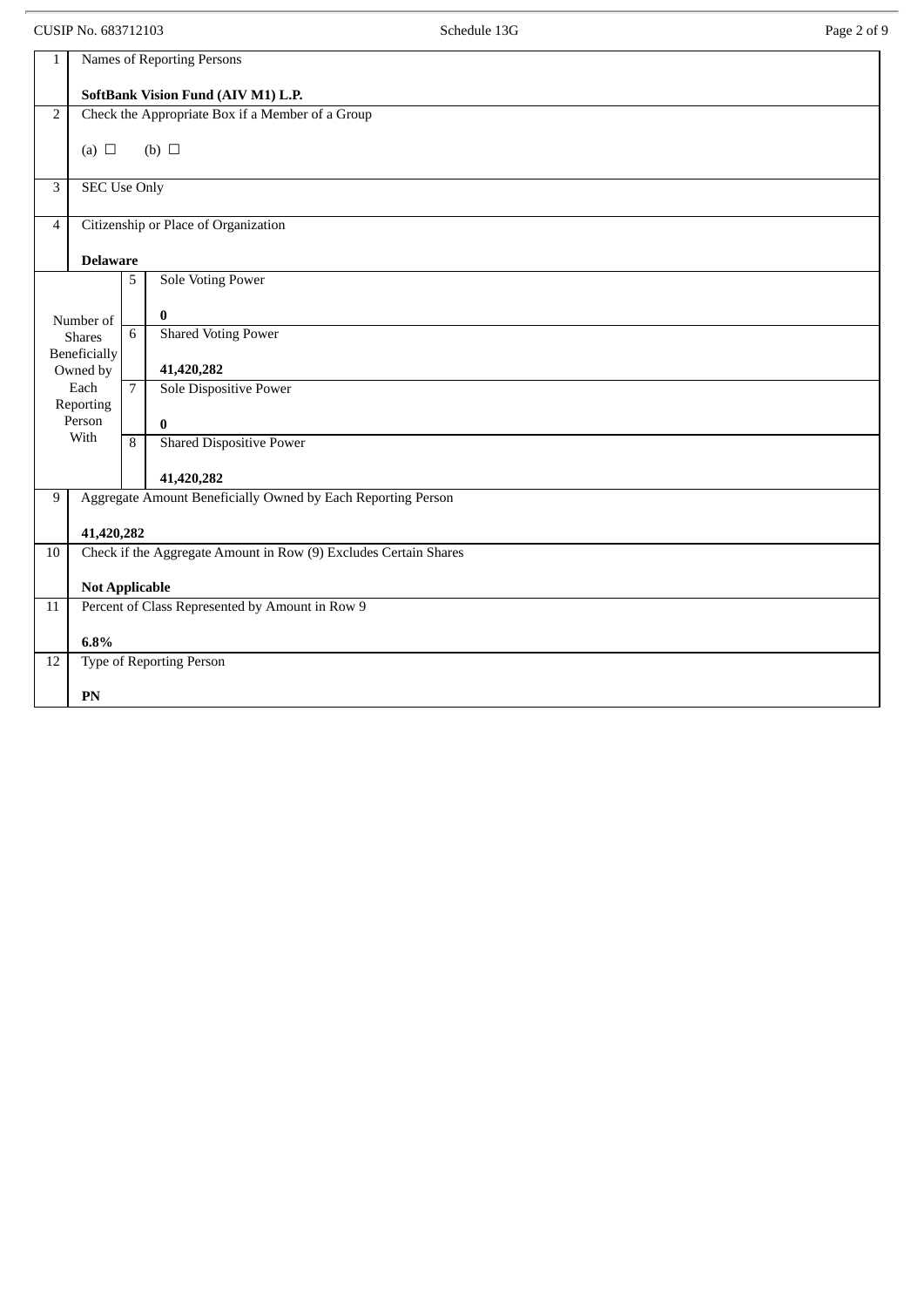CUSIP No. 683712103 Page 3 of 9 1 Names of Reporting Persons **SVF Endurance (Cayman) Limited** 2 Check the Appropriate Box if a Member of a Group (a)  $\Box$  (b)  $\Box$ 3 SEC Use Only 4 Citizenship or Place of Organization **Cayman Islands** Number of Shares Beneficially Owned by Each Reporting Person With 5 Sole Voting Power **0** 6 Shared Voting Power **41,420,282** 7 Sole Dispositive Power **0** 8 Shared Dispositive Power **41,420,282** 9 | Aggregate Amount Beneficially Owned by Each Reporting Person **41,420,282** 10 Check if the Aggregate Amount in Row (9) Excludes Certain Shares **Not Applicable** 11 Percent of Class Represented by Amount in Row 9 **6.8%** 12 Type of Reporting Person **CO**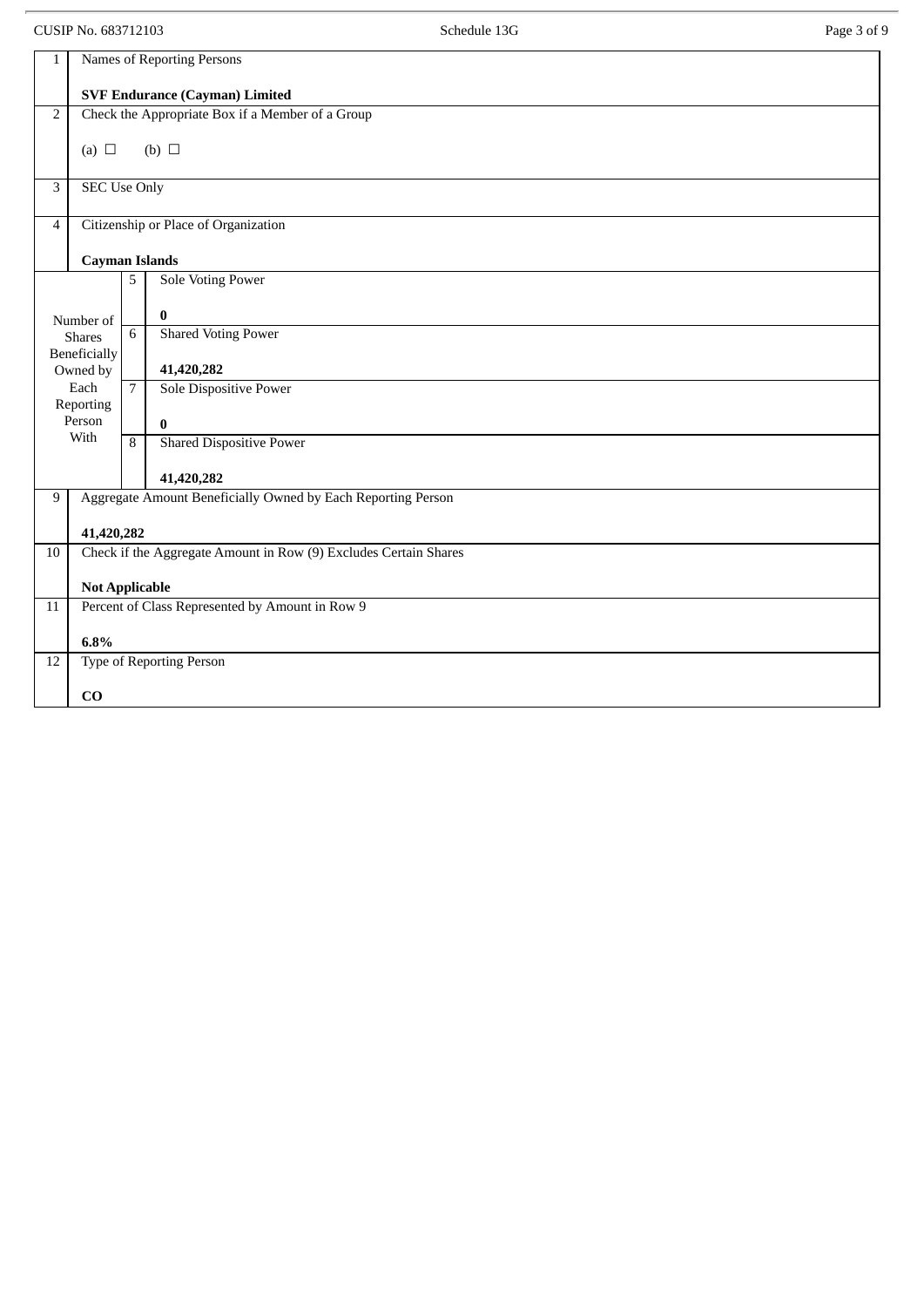CUSIP No. 683712103 Page 4 of 9 1 Names of Reporting Persons **SVF Excalibur (Cayman) Limited** 2 Check the Appropriate Box if a Member of a Group (a)  $\Box$  (b)  $\Box$ 3 SEC Use Only 4 Citizenship or Place of Organization **Cayman Islands** Number of Shares Beneficially Owned by Each Reporting Person With 5 Sole Voting Power **0** 6 Shared Voting Power **41,420,282** 7 Sole Dispositive Power **0** 8 Shared Dispositive Power **41,420,282** 9 | Aggregate Amount Beneficially Owned by Each Reporting Person **41,420,282** 10 Check if the Aggregate Amount in Row (9) Excludes Certain Shares **Not Applicable** 11 Percent of Class Represented by Amount in Row 9 **6.8%** 12 Type of Reporting Person **CO**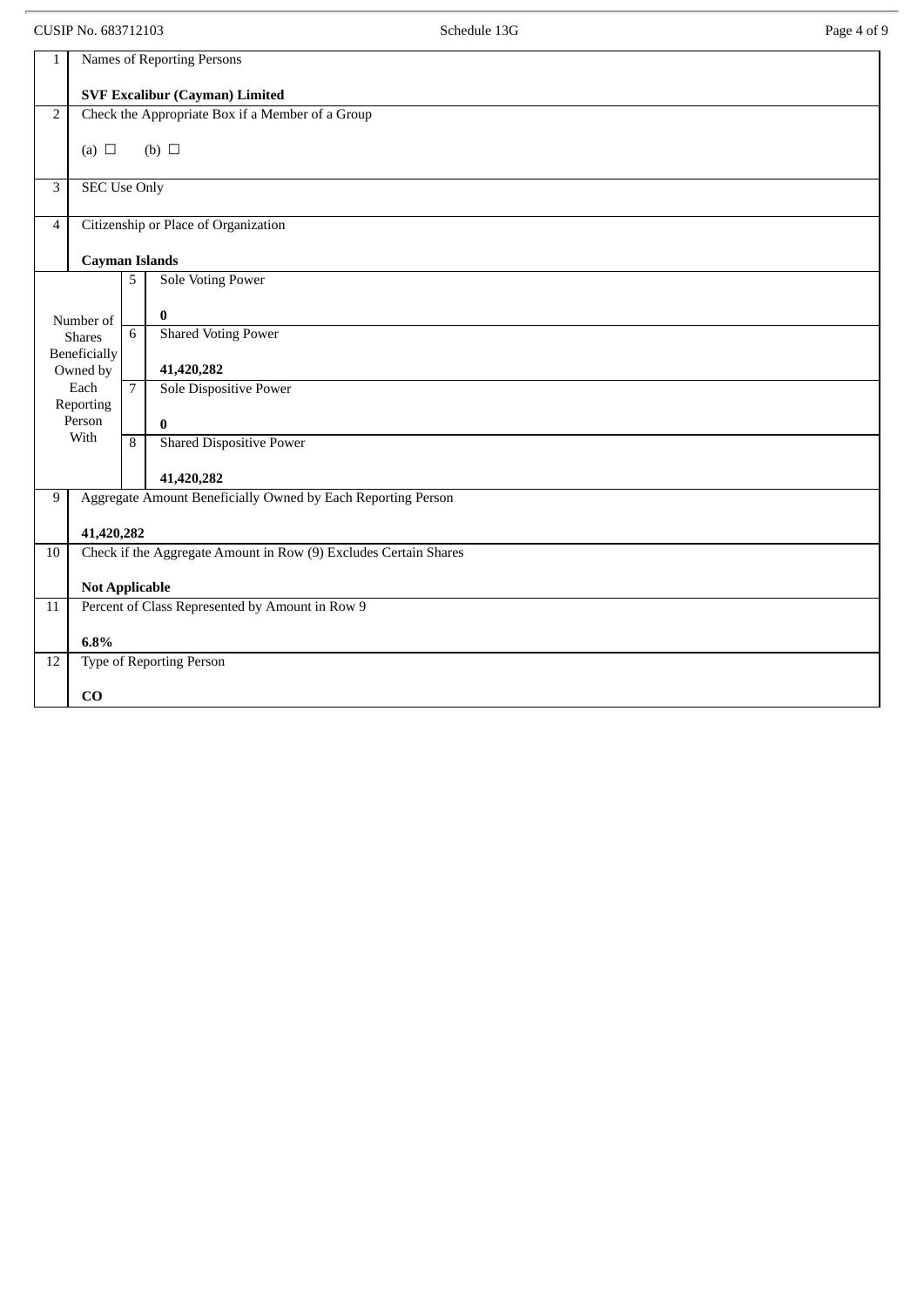#### **ITEM 1. (a) Name of Issuer:**

Opendoor Technologies Inc. (the "Issuer")

#### **(b) Address of Issuer's Principal Executive Offices:**

1 Post Street, Floor 11 San Francisco, California 94104

#### **ITEM 2. (a) Name of Person Filing:**

Each of the following is hereinafter individually referred to as a "Reporting Person" and collectively as the "Reporting Persons." This statement is filed on behalf of:

SB Investment Advisers (UK) Limited ("SBIA UK")

SoftBank Vision Fund (AIV M1) L.P. ("AIV M1")

SVF Endurance (Cayman) Limited ("SVF Endurance")

SVF Excalibur (Cayman) Limited ("SVF Excalibur")

#### **(b) Address or Principal Business Office:**

The address for SBIA UK is 69 Grosvenor Street, London W1K 3JP, United Kingdom. The address for AIV M1 is 251 Little Falls Drive, Wilmington, DE 19808. The address for each of SVF Endurance and SVF Excalibur is c/o Walkers, Cayman Corporate Centre, 190 Elgin Avenue, George Town, Grand Cayman, KY1-9008, Cayman Islands.

#### **(c) Citizenship of each Reporting Person is:**

SBIA UK is organized under the laws of England and Wales. AIV M1 is organized under the laws of the State of Delaware. Each of SVF Excalibur and SVF Endurance is organized under the laws of the Cayman Islands.

#### **(d) Title of Class of Securities:**

Common stock, par value \$0.0001 per share ("Common Stock").

#### **(e) CUSIP Number:**

683712103

#### **ITEM 3.**

Not applicable.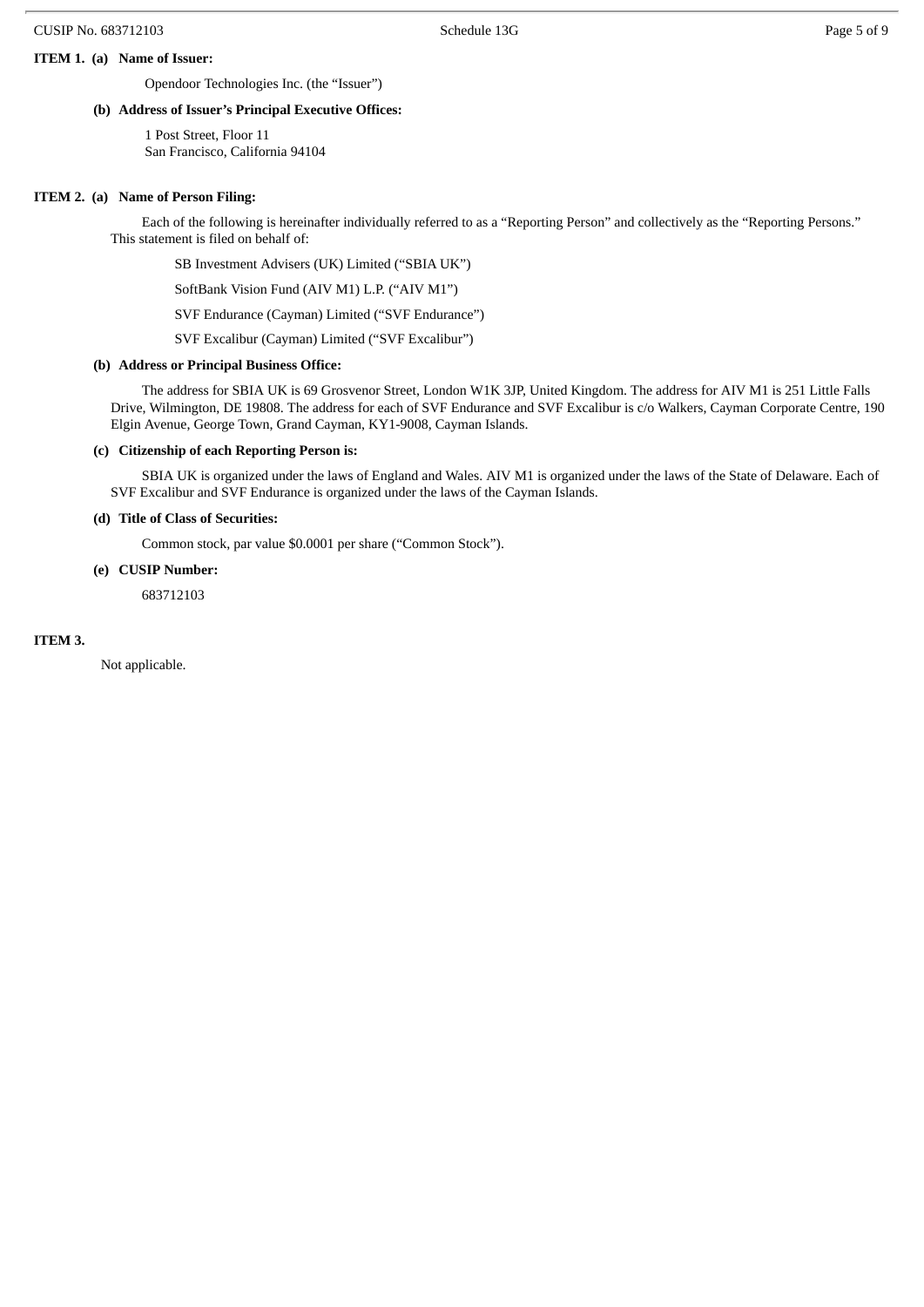#### **ITEM 4. Ownership.**

**(a-c)**

The ownership information presented below represents beneficial ownership of Common Stock of the Issuer as of December 31, 2021, based upon 612,612,711 shares of Common Stock outstanding.

| <b>Reporting Person</b>             | Amount<br>beneficially<br>owned | Percent<br>of class: | Sole<br>power<br>to vote<br>or to<br>direct<br>the<br>vote: | Shared<br>power to<br>vote or to<br>direct the<br>vote: | Sole<br>power to<br>dispose or<br>to direct<br>the<br>disposition<br>of: | Shared<br>power to<br>dispose or<br>to direct<br>the<br>disposition<br>of: |
|-------------------------------------|---------------------------------|----------------------|-------------------------------------------------------------|---------------------------------------------------------|--------------------------------------------------------------------------|----------------------------------------------------------------------------|
| SB Investment Advisers (UK) Limited | 41,420,282                      | $6.8\%$              | $\overline{0}$                                              | 41,420,282                                              | 0                                                                        | 41,420,282                                                                 |
| SoftBank Vision Fund (AIV M1) L.P.  | 41,420,282                      | 6.8%                 | $\bf{0}$                                                    | 41,420,282                                              |                                                                          | 41,420,282                                                                 |
| SVF Endurance (Cayman) Limited      | 41,420,282                      | 6.8%                 | $\overline{0}$                                              | 41,420,282                                              | 0                                                                        | 41,420,282                                                                 |
| SVF Excalibur (Cayman) Limited      | 41,420,282                      | 6.8%                 | 0                                                           | 41.420.282                                              |                                                                          | 41,420,282                                                                 |

SVF Excalibur is the record holder of the shares of Common Stock reported herein. SVF Excalibur is a wholly owned subsidiary of SVF Endurance, which is a wholly owned subsidiary of AIV M1.

SBIA UK has been appointed as alternative investment fund manager ("AIFM") of AIV M1. SBIA UK is authorized and regulated by the UK Financial Conduct Authority and is exclusively responsible for making all decisions related to the acquisition, structuring, financing and disposal of AIV M1's investments. As a result of these relationships, each of the Reporting Persons may be deemed to share beneficial ownership of the securities reported herein.

**ITEM 5. Ownership of Five Percent or Less of a Class.**

Not applicable.

**ITEM 6. Ownership of More Than Five Percent on Behalf of Another Person.**

Not applicable.

ITEM 7. Identification and Classification of the Subsidiary which Acquired the Security Being Reported on by the Parent Holding **Company.**

Not applicable.

**ITEM 8. Identification and Classification of Members of the Group.**

Not applicable.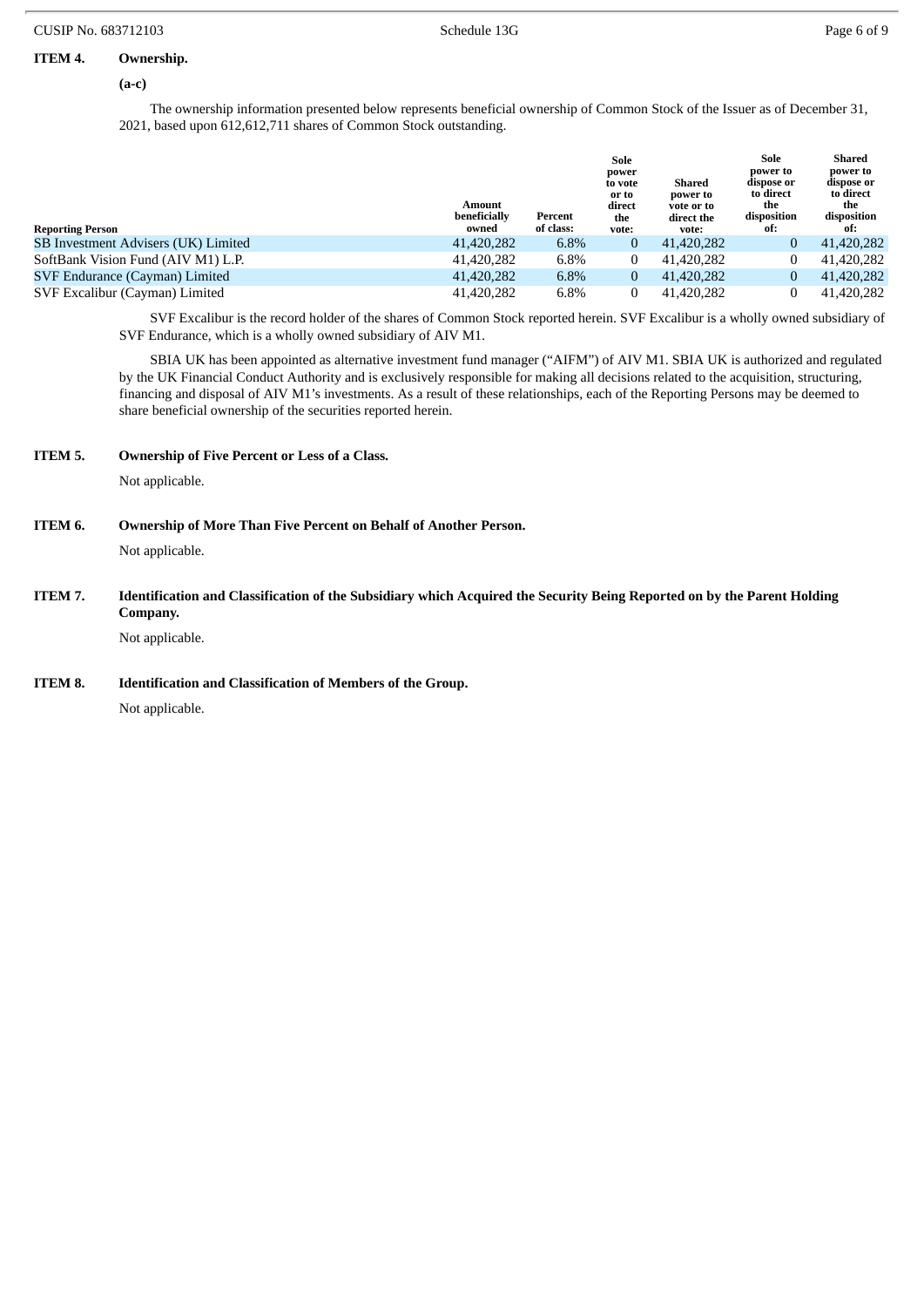## **ITEM 9. Notice of Dissolution of Group.**

Not applicable.

#### **ITEM 10. Certification.**

By signing below I certify that, to the best of my knowledge and belief, the securities referred to above were not acquired and are not held for the purpose of or with the effect of changing or influencing the control of the issuer of the securities and were not acquired and are not held in connection with or as a participant in any transaction having that purpose or effect, other than activities solely in connection with a nomination under §240.14a-11.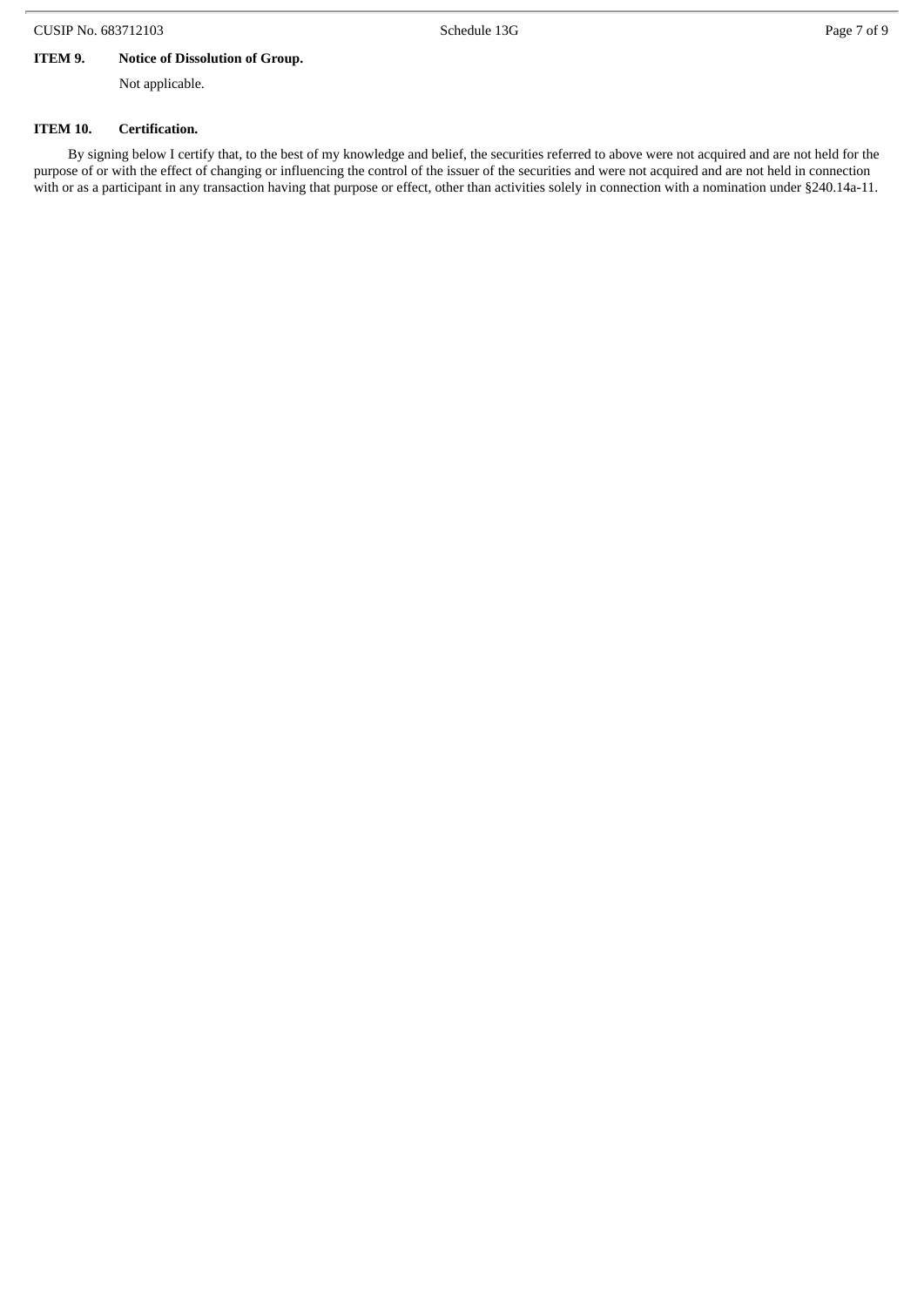## **SIGNATURE**

After reasonable inquiry and to the best of my knowledge and belief, I certify that the information set forth in this statement is true, complete and correct.

**Date**: February 14, 2022

#### **SB Investment Advisers (UK) Limited**

By: /s/ Spencer Collins Name: Spencer Collins Title: General Counsel

#### **SoftBank Vision Fund (AIV M1) L.P.**

By: SB Investment Advisers (UK) Limited, its Manager

By: /s/ Spencer Collins Name: Spencer Collins

# Title: General Counsel

## **SVF Endurance (Cayman) Limited**

By: /s/ Karen Ellerbe Name: Karen Ellerbe Title: Director

### **SVF Excalibur (Cayman) Limited**

By: /s/ Karen Ellerbe Name: Karen Ellerbe

Title: Director